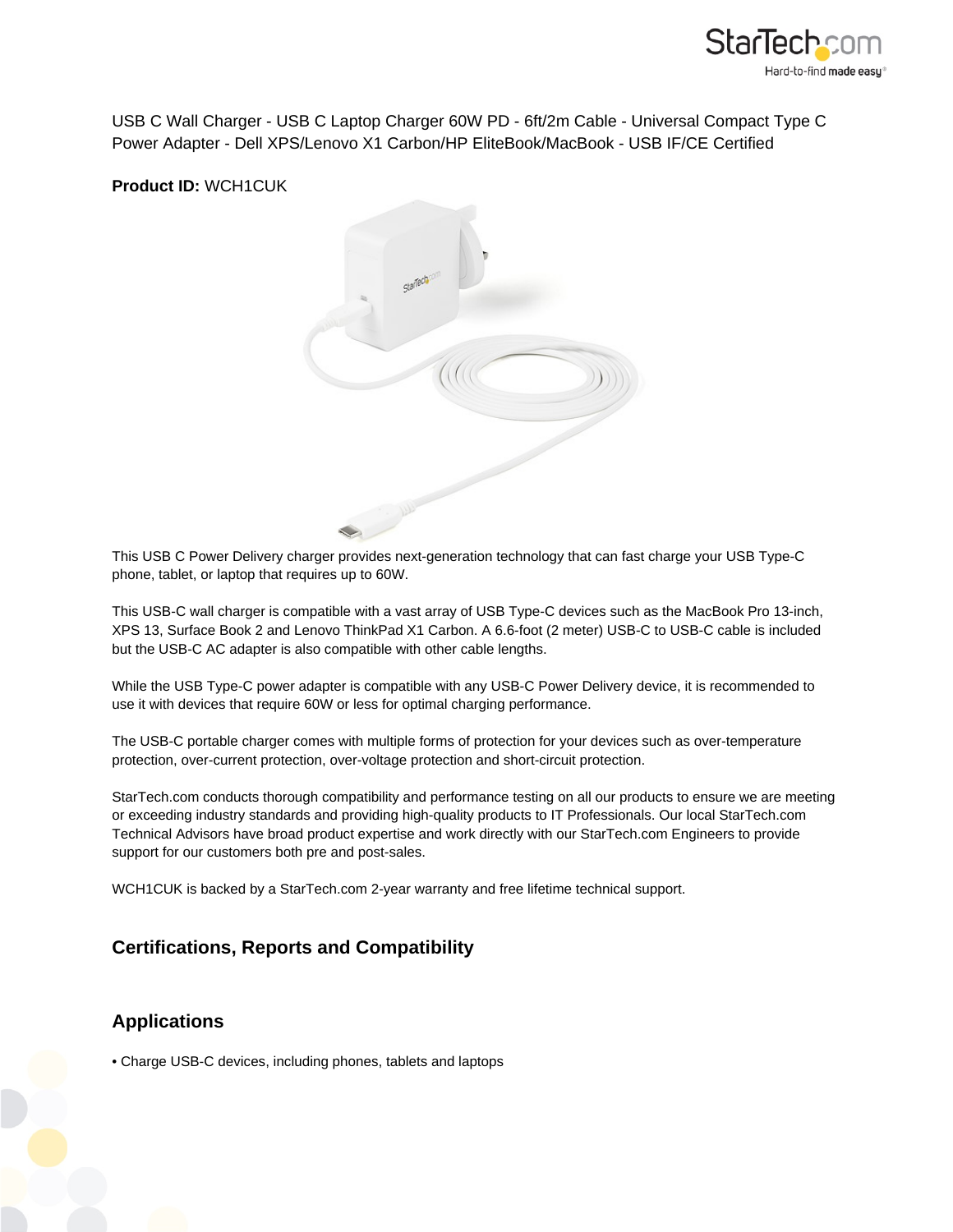

## **Features**

• TRAVEL READY: 60 Watt Universal USB-C laptop charger/AC wall adapter with Power Delivery and removable 6.6ft/2m USB C cable is compact in size (2.5x1.1x2.5 in.) is lightweight (5 oz), half of most OEM chargers, ideal for travel

• SAFE & RELIABLE: The USB Type C power wall adapter ensures safety with a dependable construction and over voltage, current and temperature protection and industry safety certifications: CE, ETL, FCC

• MAXIMUM COMPATIBILTY: This USB-C Power Adapter is USB-IF certified, ensuring universal compatibility with all laptops, phones & tablets - MacBook Air/Pro 13, Lenovo X1 Carbon, Dell XPS 13, Surface Pro 7, iPad Pro, Samsung S10

• FAST CHARGING: This portable PD adapter with a detachable USB-C cable supports multi-voltage charging at 5V, 9V, 12V, 15V & 20V up to 60W of power for quick/rapid charging and high compatibility with mobile devices

• WHAT'S INCLUDED: 2m USB C cable to enable out of the box charging and avoid the hassle of finding a compatible cable. The charger is backed by a 2-year warranty & free lifetime technical support

| Performance  |                                 |                                        |
|--------------|---------------------------------|----------------------------------------|
|              | Warranty                        | 2 Years                                |
|              | <b>MTBF</b>                     | 30,000 hours                           |
| Connector(s) |                                 |                                        |
|              | Connector A                     | BS 1363 Power (UK)                     |
|              | Connector B                     | USB-C (24 pin) USB Power Delivery only |
| Power        |                                 |                                        |
|              | Power Delivery                  | 60W                                    |
|              | Input Voltage                   | 100 - 240 AC                           |
|              | Output Voltage                  | 5V DC                                  |
|              |                                 | 9V DC                                  |
|              |                                 | 12V DC                                 |
|              |                                 | 15V DC                                 |
|              |                                 | 20V DC                                 |
|              | Output Current                  | 3A                                     |
|              | Power Consumption (In<br>Watts) | 60W                                    |